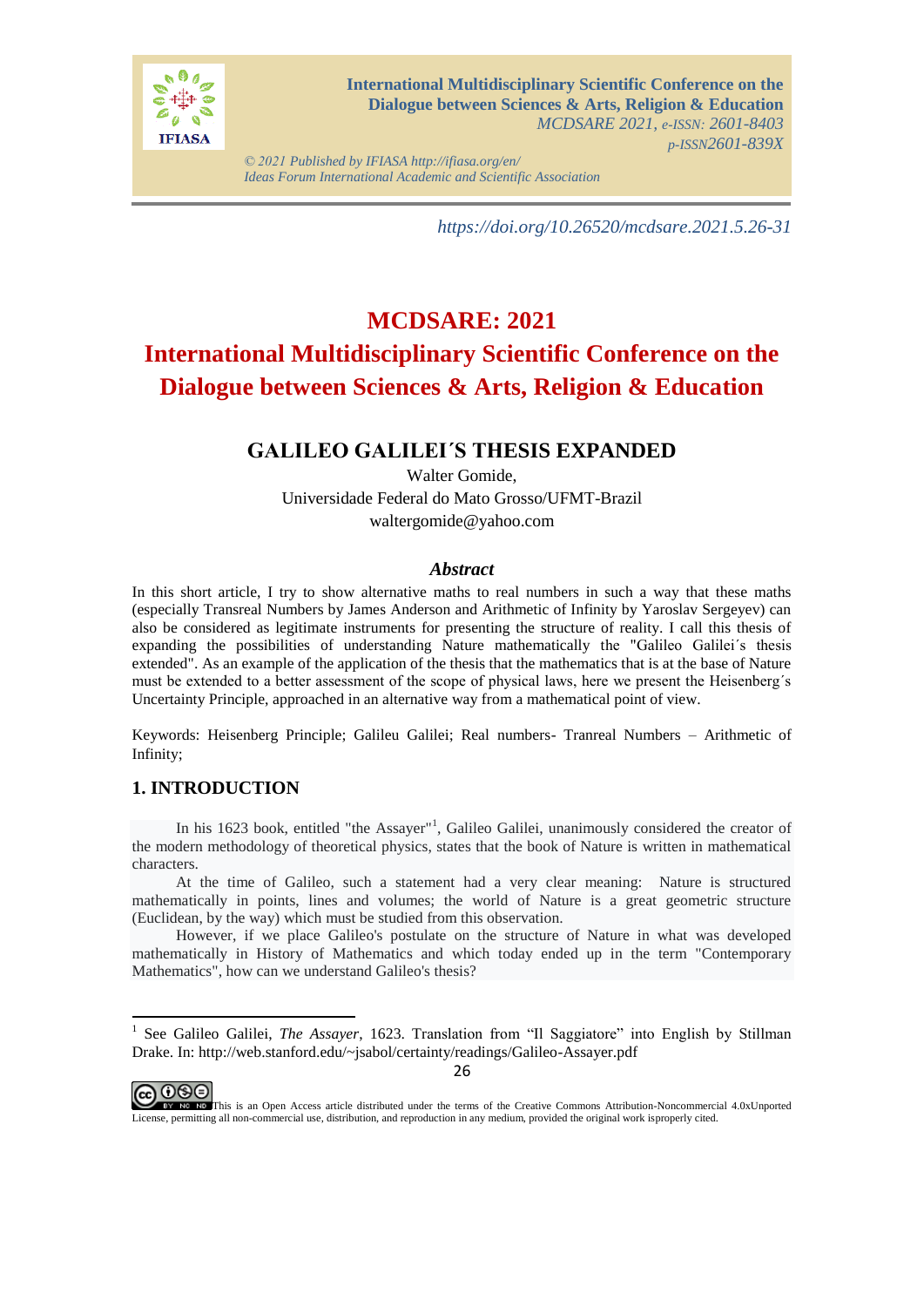#### **2. PROBLEM STATEMENT**

Most likely, any current physics student, well aware of the role that mathematical language plays in the development of physics as a theory, would say that the contemporary translation of the Galilean saying is as follows: Nature is written, in its mathematical structure, with real numbers and, in some exceptional cases (as in Quantum Mechanics) an exception is made to complex numbers (if, and only if, the complex numbers can be reduced to real numbers - the concept of "observables", Hermitian operators defined in Hilbert spaces, is there to confirm this priority of the real numbers in relation to complex numbers in contexts of theoretical physics).

What may not cross the mind of a contemporary physicist student is the fact that, at the same time, there are several numerical systems or "grammars" that are alternatives to real numbers; and it should also not be known to most physics students at the most prestigious universities in the world that the thesis that Nature is written "with the real numbers" is a postulate known as Cantor's axiom, which was enunciated by Georg Cantor in 1883<sup>2</sup>. Therefore, to say that the mathematical structure of Nature coincides with the structure of real numbers, in its most varied forms of presentation, is not an empirical result, but rather the postulated "condition of possibility" of the mathematical expression of Nature itself; it is, therefore, a prior thesis on Nature, not an empirical one.

We can then ask ourselves whether Galileo's thesis understood today, that Nature is written in mathematical characters, leads us necessarily to the thesis that the mathematics underlying Nature's structure is based exclusively on real numbers and complex numbers, on what these ones have in common with the real numbers. For me, clearly Galileo Galilei's thesis that Nature is written in mathematical characters is not equivalent to the statement that the mathematics that underlies Nature is exclusively based on real numbers and their auxiliaries (complex numbers). I think that the mathematical character of Nature is not reduced to what is measurable or metrizable, to what is metaphorically associated with the use of rulers or compasses (if so, the real numbers - the "allegory" par excellence of the notion of measure or variation (deltas), would be enough); but this is not the case: Nature has a mathematical dimension that is of a metaphysical character<sup>3</sup>, and this is revealed in statements of theoretical physics in which infinites or indeterminations appear; such statements are "intractable" by real numbers and, for this reason, are considerable meaningless or indicative of some physical limit of Nature.

#### **3. RESEARCH QUESTIONS**

But the limits are on the grammar of real numbers, not on Nature itself. For example, when we analyze Heisenberg's Uncertainty principle, we can conclude that it is impossible for an observer to accurately measure the position of a particle at any given moment. This impossibility is based on the fact that, if we consider the existence of an observer with such "epistemic power", then this same observer would verify in his/her measurements that the linear momentum of that particle would be completely indeterminate. Mathematically, according to Heisenberg's Uncertainty Principle, the conjunction of absolute precision of the position of a particle with the total indeterminacy of its linear momentum gives rise to the mathematical expression  $0.\infty$ , which does not refer to any real number, since it is an indeterminacy in the real numbers: there is no real number "accurate and unique" that is equal to  $0, \infty$ . But the Uncertainty Principle states that the joint consideration of the indeterminations of the measurements of the position of particle and its linear momentum must be a number that is not less than the real number

 $h/4\pi$ , in which the symbol *h* represents Planck´s constant whose value is  $6.62607004 \times 10^{-34}$  m<sup>2</sup> kg / s.

 $\overline{a}$ 

 $2$  See EHRLICH, P. [1994]

 $3$  The "metaphysical character" of Nature is seen here as equivalent to the thesis that we cannot explain exhaustively Nature without appealing to infinity and to the Indeterminate, concepts that has no correspondent in the usual way we consider what is a measurement.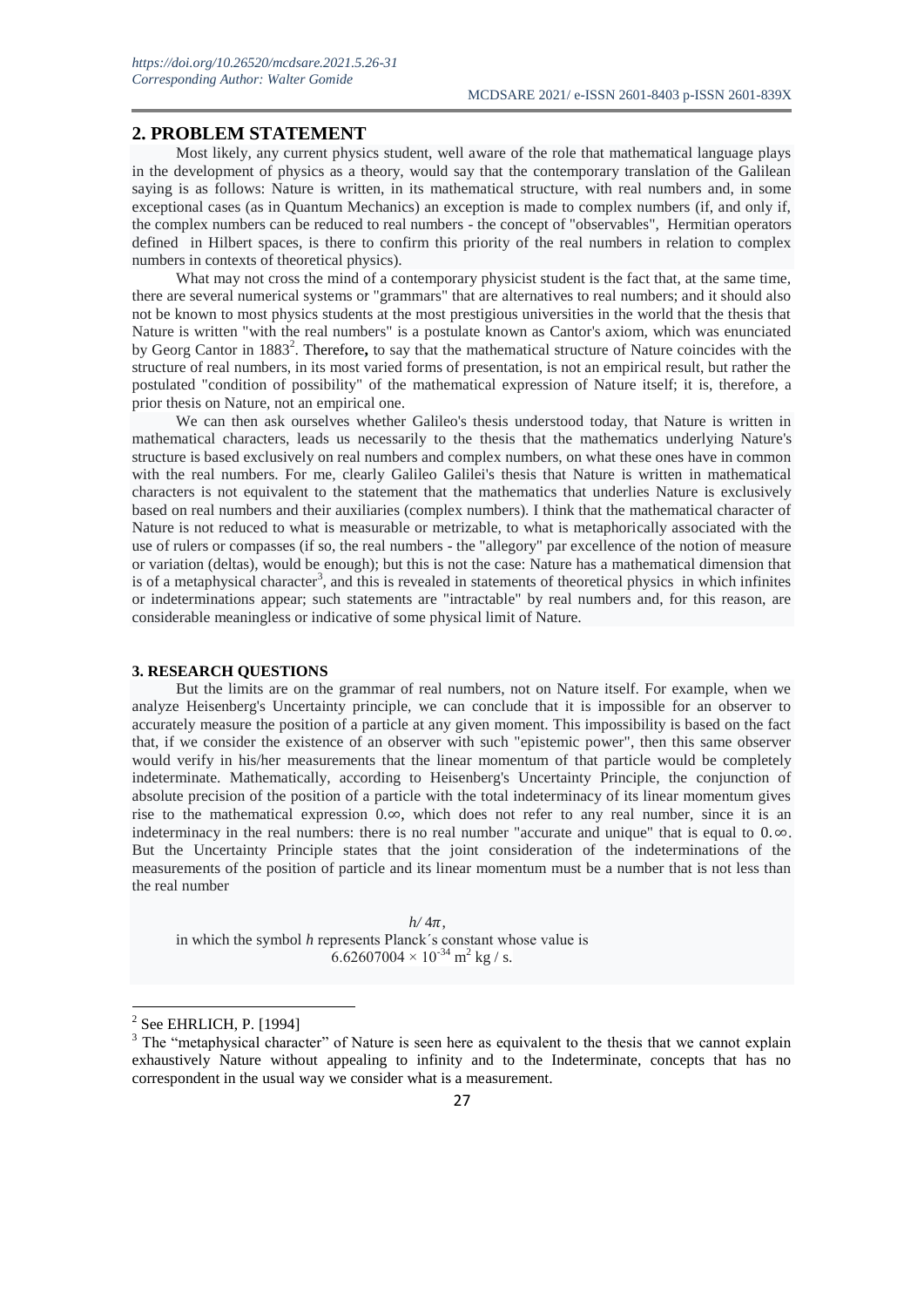So, due to an impossibility inherent to the grammar of real numbers, since there is no real number equal to  $0.\infty$ , and therefore  $0.\infty$  is not less than  $h/4\pi$ , then we infer that the interdiction given in real numbers is a physical interdiction: the limitation of the grammar of real numbers becomes a limitation of the physical world.

However, there are numerical systems in which  $0.\infty$  it is not indeterminate. For example, in transreal numbers, the multiplication  $0.\infty$  is equal to the number *Nullity*, which in turn is not less than  $h/$  $4\pi$ 

1. Transreal numbers, symbolized by  $\mathbb{R}^T$ , consist of an extension of the real numbers<sup>4</sup>. Beginning with the real numbers, which can be seen as a line segment that grows indefinitely both to the right (positive real numbers whose magnitude can be as large as we like) or to the left (negative real numbers whose magnitude can be as large as we want), in which we can conceive 0 as the origin of the real numbers, transreal numbers arise by the introduction of three new numbers, namely:

a) 
$$
\frac{1}{0} = \infty
$$
 (positive Infinity);

b) 
$$
-\frac{1}{0} = -\infty
$$
 (negative Infinity);

c) 
$$
\frac{0}{0} = \Phi
$$
 (Nullity).

Thus, transreal numbers are defined as a union between real numbers and the set composed of these three new numbers:

$$
\mathbb{R}^T = \mathbb{R} \cup \{ \infty, -\infty, \Phi \}
$$

and can be viewed as follows:

1



In fact, Nullity, simbolyzed as  $\Phi$ , is a number that does not maintain any order relation with any other transreal number: for any transreal number  $x$ , the following condition holds:

<sup>4</sup> On Tranreal Numbers, see ANDERSON, J, GOMIDE, W & DOS REIS, T. [2015].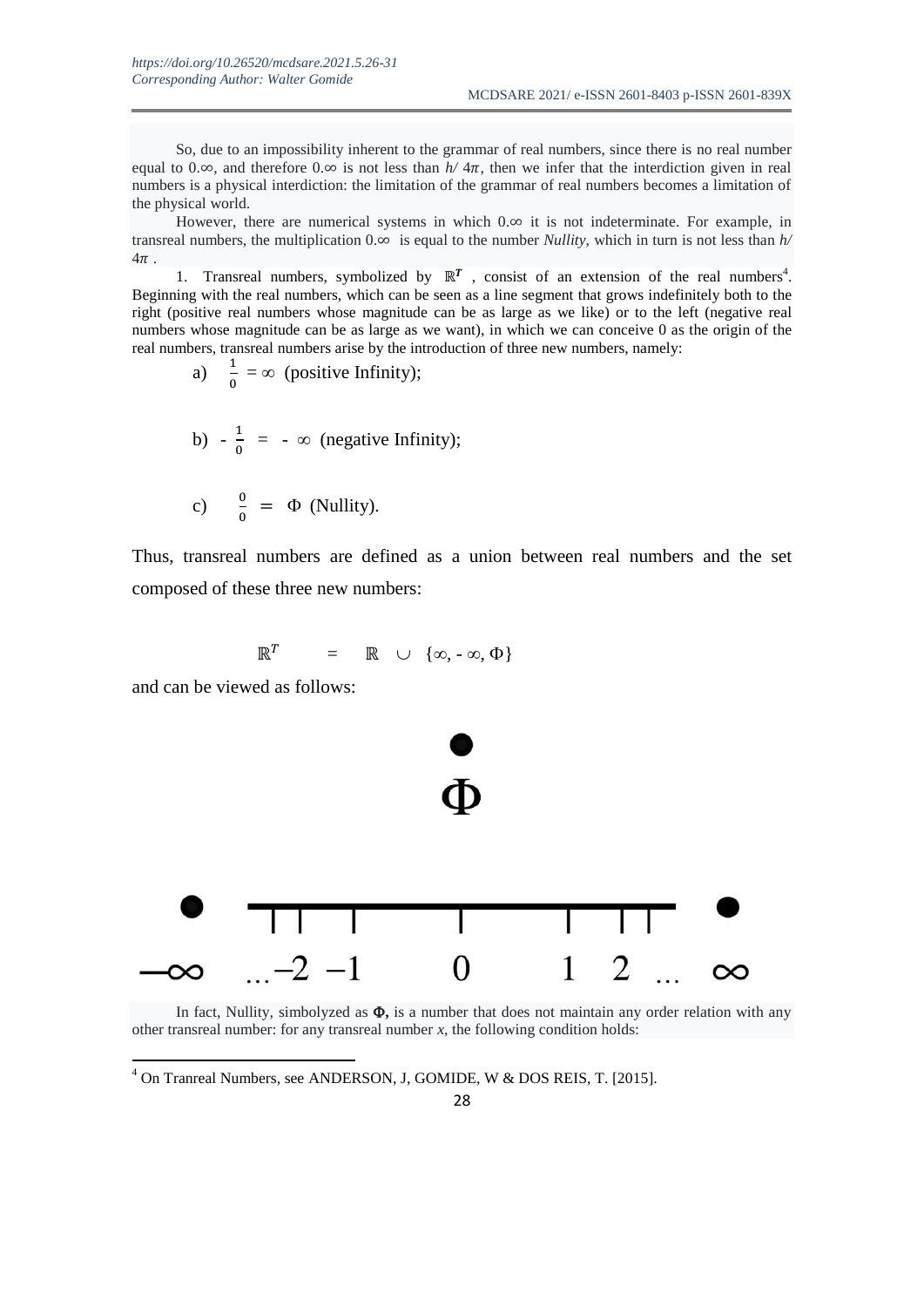#### $x \leq \Phi$  and  $x \geq \Phi$

In transreal arithmetic, it is easily demonstrated that

$$
\Phi = 0.00 = 0.00
$$

Thus, according to the condition expressed above:

$$
\Phi = 0 \approx \frac{k}{4} h / 4\pi^5
$$

Thus, if Nature were written with the grammar of transreal numbers, it would be plausible to affirm the possible existence of an observer who measured the position of a particle with extreme accuracy to the detriment of the complete indeterminacy of the linear momentum.

Even if we postulated the existence of an observer that measured the position of a particle with infinitesimal precision, say  $\varepsilon$ , things would not be better, since the multiplication of an infinitesimal quantity (given epistemically as actually existing, and not as a *metaphor* of limit process that tends to zero) by an absurdly large real number is not defined in the real numbers. Thus, we would continue to affirm that there is no epistemically omniscient observer based on the limits of the grammar of real numbers.

However, there are numerical systems, such as the Arithmetic of the Infinity created by Yaroslav Sergeyev<sup>6</sup>, in which the multiplication of an infinitesimal quantity by a very large number or by an infinite quantity is defined.

Basically, the Arithmetic of Infinity postulates that there is a greater natural number, called *grossone* and represented as  $(1)$ , in such a way that the set of natural numbers  $\mathbb{N}$ , in its entirety, can be presented as follows:

$$
\mathbb{N} = \{1, 2, 3, ..., \frac{\textcircled{\textit{i}}}{2} - 1, \frac{\textcircled{\textit{i}}}{2}, \frac{\textcircled{\textit{i}}}{2} + 1, ..., \textcircled{\textit{i}} - 2, \textcircled{\textit{i}} - 1, \textcircled{\textit{i}}\},
$$

So, in the Arithmetic of Infinity, the natural numbers are divided into two disjoint sets: the finite numbers *n* and the infinite numbers of the form  $j\left(\frac{0}{2}\right)$  $\frac{dy}{dx}$   $\neq$  *m*, such that *j*,  $k \in \mathbb{N}$ , and  $j/k < 1$ ;  $m \in \mathbb{N} \cup \{k\}$  $\{0\}$ . Every infinite number of the form  $j\left(\frac{0}{b}\right)$  $\frac{dy}{dx}$   $\neq$  *m* is less than (1).

 $\overline{a}$ 

<sup>&</sup>lt;sup>5</sup> In one of its simplest ways to express it, the Heisenberg uncertainty principle states that the joint indeterminacies of the measures of two conjugate physical quantities are always greater than or equal to  $h/4\pi$ .

To be considered a true statement even in the borderline cases where we operate with joint indeterminacies equal to zero and infinity, within transreal arithmetic, the principle must be modified to its equivalent form which states that the joint indeterminacies are not less than  $h/4\pi$ .

 $6$  On Arithmetic of the Infinity, see Sergeyev, Y. [2017]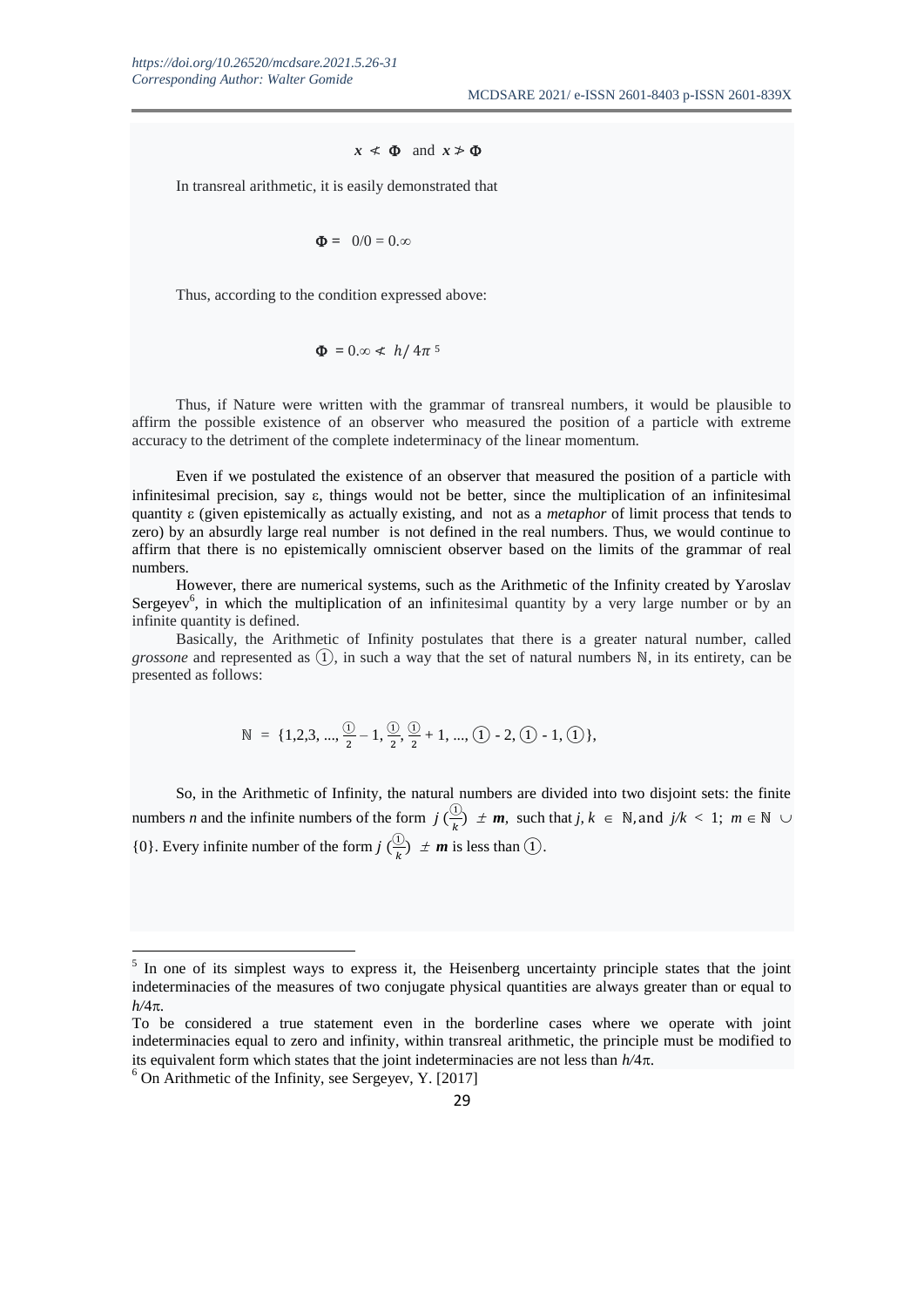In Sergeyev´s system, the following identities link the *grossone* ① to the elements 0 and 1(see SERGEYEV, *Op. Cit*, p. 236):

**1-** 1.  $(\mathbf{1}) = (\mathbf{1}) \cdot \mathbf{0} = 0$ **2-**  $(1) - (1) = 0.$  $3 - \frac{1}{2}$  $\frac{0}{0} = 1$ . **4-**  $\textcircled{1}^0 = 1$ .  $5 - 1^{\circ} = 1$ . **6-**  $0^{\circ}$  = 0.

Among the identities presented above, worthy of note is **3**: it states that the division of an infinite number, in this case  $(1)$ , by an infinitesimal number,  $1/(1)$ , is equals to 1.

Thus, by interpreting the uncertainty principle of Heisenberg from the arithmetical identities that are true in the Arithmetic of Infinity, *if we postulate that the particle position measurement is done with infinitesimal precision and the indeterminacy of the linear momentum is infinite and of grossone size* - the infinite unit present in the Arithmetic of Infinity that counts the totality of natural numbers -, then the multiplication of these quantities is equal to 1, which is obviously not less than  $h/4\pi$ .

Thus, if the mathematics of Nature were based on the Arithmetic of the Infinity and the treatment that this arithmetic gives to measurements is accepted, then would be plausible to have an observer who, according to Heisenberg's Uncertainty Principle, would be able to measure the position of a particle with complete precision, while verifying the total indeterminacy of the linear momentum of such particle.

#### **4. CONCLUSION.**

Thus, as a conclusion to this short article, I launch the following "metaphysical" hypothesis about Nature (an extension of Galileo's thesis):

*The book of Nature is written in a Mathematics whose grammar does not dispense or render without physical significance quantities with infinite or indeterminate values; these infinite or indeterminate values are indicative that Nature, in its mathematical structure, is not reduced to what is actually measurable, but has something more than that - something "metaphysical", so to speak.*

#### **BIBLIOGRAPHY:**

- **[1]** ANDERSON, J & DOS REIS, T. "Construction of the Transcomplex Numbers from the Complex Numbers" in World Congress on Engineering and Computer Science 2014, San Francisco, USA, 22-24 October, [2014].
- **[2]** ANDERSON, J & DOS REIS, T. "Transreal Calculus" , IAENG International Journal of Applied Mathematics, v. 45, n. 1, p. 51-63, [2015]
- **[3]** ANDERSON, J. & DOS REIS, T. "Transdifferential and Transintegral Calculus" in World Congress on Engineering and Computer Science 2014, San Francisco, USA, 22-24 October, [2014], vol 1, pp. 92-96.
- **[4]** ANDERSON, J & DOS REIS, T. "Transreal Limits and Elementary Functions" in Haeng Kon Kim; Mahyar A. Amouzegar; Sio-long Ao. Transactions on Engineering Technologies, World Congress on Engineering and Computer Science 2014. London: Springer, pp. 209-225, [2015].
- **[5]** ANDERSON & DOS REIS, T, "Transreal Newtonian Physics Operates at Singularities". IN: Synesis, vol. 7, no. 2, [2014].
- **[6]** ANDERSON, J & DOS REIS, T., "Transreal Limits Expose Category Errors in IEEE 754 Floating-Point Arithmetic and in Mathematics" in World Congress on Engineering and Computer Science 2014, San Francisco, USA, 22-24 October 2014, vol 1, pp. 86-91.
- **[7]** ANDERSON, J, GOMIDE, W. & DOS REIS, T. "Construction of the Transreal Numbers and Algebraic Transfields" IAENG International Journal of Applied Mathematics, vol. 46, no. 1, pp. 11-23, [2016].